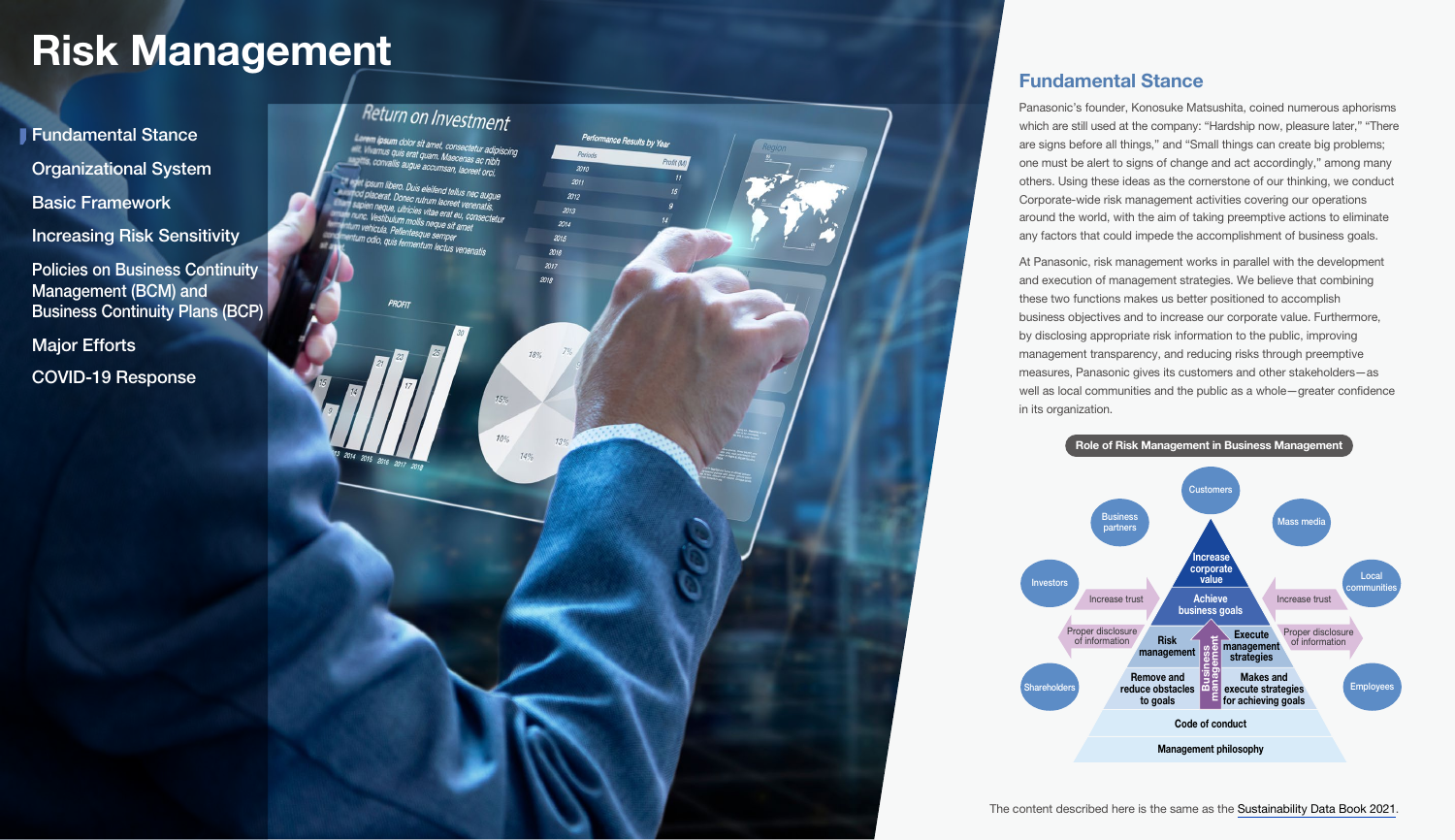<span id="page-1-0"></span>[Fundamental Stance](#page-0-0)

**C**rganizational System

Basic Framework

[Increasing Risk Sensitivity](#page-2-0)

Policies on Business Continuity Management (BCM) and [Business Continuity Plans \(BCP\)](#page-2-0)

[Major Efforts](#page-3-0)

[COVID-19 Response](#page-3-0)

### Organizational System

Panasonic first established the Global and Group Risk Management Committee (G&G Risk Management Committee) in April 2005, which promotes risk management across the entire Panasonic Group. This committee is chaired by the Chief Risk Management Officer, who is nominated by Senior Management, and is composed of Company Chief Risk Officers (CROs) and managers from regional headquarters, the Corporate Strategy Headquarters, and functional divisions. The Enterprise Risk Management Office serves as the committee's secretariat.

The G&G Risk Management Committee identifies critical risks for the entire Group based on the results of risk assessments

conducted by Panasonic Headquarters, regional headquarters, and Divisional Companies. This is part of Panasonic's corporate compliance with legal requirements. The committee also monitors the progress of countermeasures based on the action plans against major risks formulated by Panasonic Headquarters, regional headquarters, and Divisional Companies and promotes continuous improvement by providing direction to various functional divisions and committees and support to Panasonic Headquarters, regional headquarters, and Divisional Companies. The activities of the G&G Risk Management Committee are regularly reported at management meetings and Board of Director meetings, and Corporate Auditors also observe and oversee monitoring alongside the Board of Directors.



# Basic Framework

At Panasonic, risk management is divided into three levels: the G&G Risk Management Committee, the Divisional Companies, and business divisions. Risk assessment for the Group as a whole involves an annual cycle in which comprehensive assessment of risk factors (both internal and external) that could potentially impact business operations are identified, evaluated, and then ranked by countermeasure priority. The individuals responsible for the relevant areas are at the cores of the teams who draw up and execute plans, monitor the status of countermeasures, and execute initiatives for continuous improvement with regard to the risks that were identified as critical based on this list.

Panasonic has also established a risk management committee (or equivalent body) for each Divisional Company and regional headquarters, which will conduct a risk assessment similar to that done on the Corporate-wide level, with countermeasures against those risks being taken against critical risks and works to reduce their impact on business or sales. These bodies report risks that have the potential to impact the Panasonic Group as a whole to the G&G Risk Management Committee so that Panasonic can make Corporate-wide efforts to reduce those risks.

Given the significant changes in the risk environment throughout the world in the previous fiscal year, Panasonic has revisited its approach to risk management. To begin with, while conventionally the level of importance had been determined based on financial impact and frequency of occurrence when choosing corporate major risks, due to the recent more extreme impacts of the pandemic and other disasters, this assessment now also takes human lives into account. This selection process also now includes risk assessment items and evaluation standards for risks that can impact society to be more aligned with calls for greater corporate social responsibility (CSR) as well as societal demands related to SDGs, ESGs, and the like. Panasonic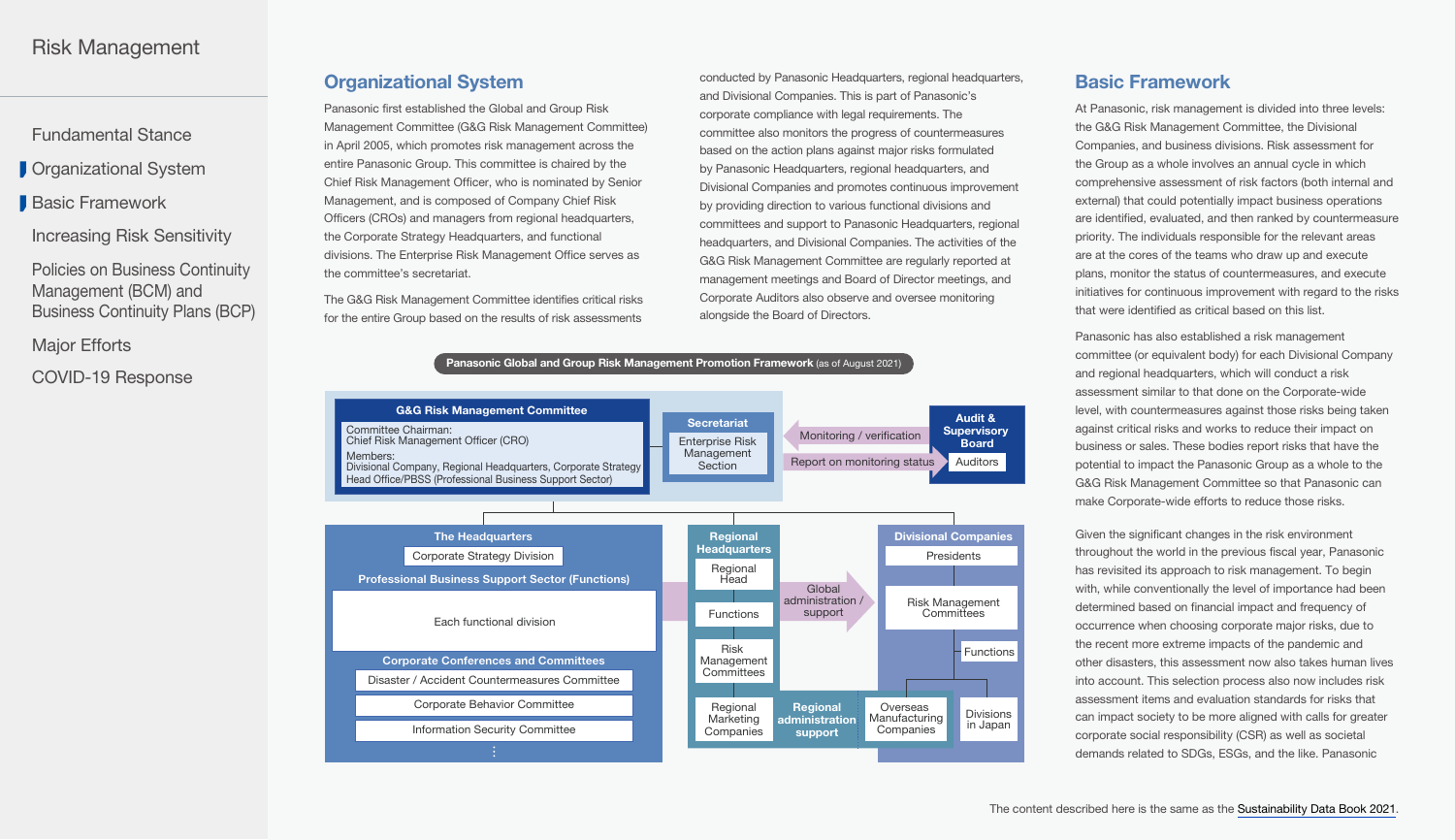# <span id="page-2-0"></span>Risk Management

[Fundamental Stance](#page-0-0)

[Organizational System](#page-1-0)

[Basic Framework](#page-1-0)

**I** Increasing Risk Sensitivity

Policies on Business Continuity Management (BCM) and Business Continuity Plans (BCP)

[Major Efforts](#page-3-0)

[COVID-19 Response](#page-3-0)

is working especially hard on the latter of these in our risk management activities, approaching this as an opportunity for Panasonic to serve society while simultaneously striving to bolster compliance with laws, regulations, and the like.

As a result of this review, Panasonic has selected the following list of seventeen corporate major risks for FY2022 and has been drafting and implementing plans for countermeasures against them. We have also tried to make the countermeasures for natural disasters more concrete and specific, dividing them into earthquakes/tsunamis and flooding/landslides. With regard to Panasonic's response to climate change, we are working to approach it as both an opportunity and a loss, striving to bolster growth due to technical innovation and business creation that will occur in light of societal trends related to the environment while also making sure that we are able to keep up in compliance with carbon restricting regulations and policies when it comes to our products, services, and business activities. We are also identifying risks and implementing preemptive countermeasures for risks that make keep things from going according to plan as Panasonic Corporation makes the transition to being a holding company beginning in FY2023.

| <b>Basic Framework for KISK Management</b>                  |                           |                                                                       |                       |              |                                                        |
|-------------------------------------------------------------|---------------------------|-----------------------------------------------------------------------|-----------------------|--------------|--------------------------------------------------------|
|                                                             |                           | Plan                                                                  | <b>Do</b>             | <b>Check</b> | <b>Action</b>                                          |
| <b>G&amp;G RM</b><br><b>Committee</b>                       | <b>Risk</b><br>assessment | Selecting corporate<br>major risks and<br>confirming measures         | Promoting<br>measures | Monitoring   | Developing<br>and promoting<br>improvement<br>measures |
|                                                             |                           |                                                                       |                       |              |                                                        |
| <b>Companies/</b><br><b>Regional</b><br><b>Headquarters</b> | <b>Risk</b><br>assessment | <b>Selecting Companies</b><br>major risks and<br>formulating measures | Promoting<br>measures | Monitoring   | Developing<br>and promoting<br>improvement<br>measures |
|                                                             |                           |                                                                       |                       |              |                                                        |
| <b>Divisions</b>                                            | <b>Risk</b><br>assessment | Selecting Divisions'<br>major risks and<br>formulating measures       | Promoting<br>measures | Monitoring   | Developing<br>and promoting<br>improvement<br>measures |

Basic Framework for Risk Management

FY2022 Critical Corporate-wide Risks Set at end of July

- Response to climate change
- Infectious diseases/pandemics
- Earthquakes/Tsunami
- Floods and landslide disasters
- Any bribery involving government officials
- Antimonopoly Act violations
- Trade regulations/Economic sanctions
- Cyberattacks

• Quality issues and more in total 17

### Increasing Risk Sensitivity

The G&G Risk Management Committee systematically educates and raises awareness among Panasonic Group employees to ensure the thorough dissemination of knowledge regarding basic policies on risk management and for these to be put into practice. In addition to disseminating information to all employees through internal communications on its activities (selected important risks of the entire Group and the progress of measures for handling those risks), the G&G Risk Management Committee provides annual seminars on risk assessment for managers in charge of risk management promotion. The Committee aims to increase their skill level in order to increase the effectiveness of risk assessments by explaining Panasonic's basic policy on risk management as well as the content of the "Risk Management Guidelines."

In addition, to prevent risks from worsening after they have manifested and responses have been insufficient, the Committee issues "Guidelines for Business Unit Directors on Responding to Risk Occurrences" to the business unit directors and ensures that these Guidelines are thoroughly put in place. The Committee provides training on matters such as the essentials of risk management and how to respond when risks have manifested for newly appointed presidents of overseas affiliates and for employees who are about to be posted overseas in order to improve their ability to handle risks on the ground.

We have established global hotlines as a mechanism for employees to report potential risks regarding matters such as compliance violations, various forms of workplace harassment and improprieties in procurement processes. Employees and suppliers are able to report any perceived problem independently and at any time, with assurance that their privacy will be protected. The company has also established a mechanism by which all employees can voluntarily report latent compliance-related risks in the workplace through annually conducted compliance awareness surveys. Feedback concerning reported risks is channeled back to each workplace for them to handle.

# Policies on Business Continuity Management (BCM) and Business Continuity Plans (BCP)

As a public entity of society and as part of its management philosophy, Panasonic has established that it will contribute to the progress and development of society as well as the well-being of people by working to improve the quality of life of society through its products. Since 2005, Panasonic has been keenly aware of the necessity of activities relating to business continuity—one of the company's duties to society. The company thus engages in business continuity management (BCM), whose goal is to prevent a halt to the supply of products or the provision of services when contingencies such as disasters occur, or, in the rare event that services have halted, to restart operations as quickly as possible.